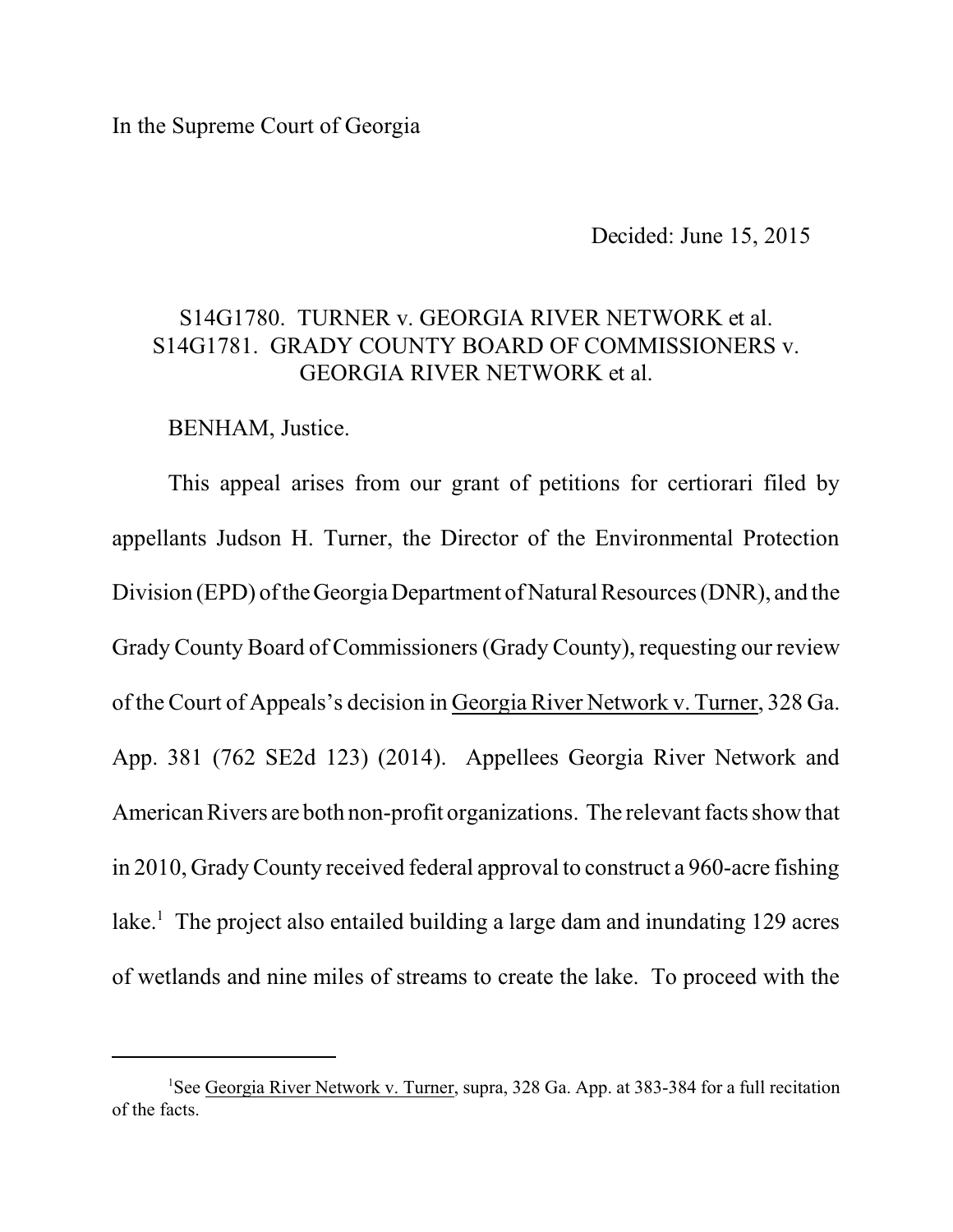project, Grady County was required to apply for a buffer variance through the EPD in order to disturb the stream waters that would be affected by the project. Appellees challenged the variance, arguing that GradyCounty's application was deficient because it failed to address buffers for the wetlands that would also be affected by the project. The Director granted the variance over appellees' objections. In a separate letter, the EPD advised appellees that wetlands did not require buffers because they generally lack wrested vegetation and were not subject to a variance request. Appellees sought review of the Director's decision from an administrative law judge (ALJ) in the Office of State Administrative Hearings. The ALJ overturned the variance, reasoning that OCGA  $\S$  12-7-6 (b) (15) (A) of the Erosion and Sedimentation Act requires a buffer for all state waters, including wetlands. The Director and Grady County filed appeals challenging the ALJ's decision in the superior courts of Fulton County and Grady County, respectively. On the substantive issue of the construction and interpretation of OCGA § 12-7-6 (b) (15) (A),<sup>2</sup> both trial courts determined that the Director's construction of the statute was correct and that the buffer

 $2$ There were also issues concerning whether the appellees had a statutory right and standing to seek review of the Director's decision, but those issues are not before us in this appeal.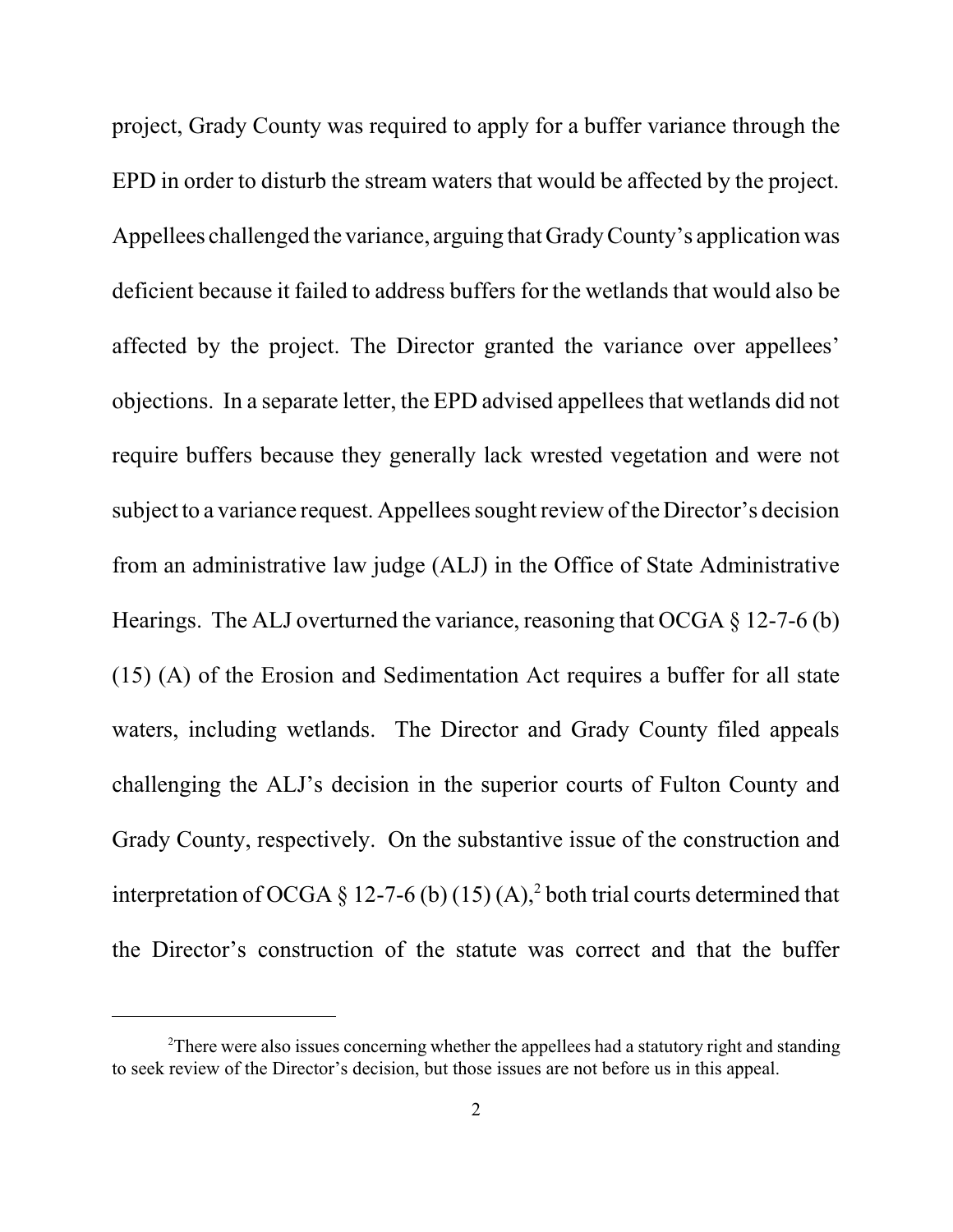requirement only applies to state waters that have wrested vegetation. Accordingly, the trial courts reversed the judgment of the ALJ. Appellees then appealed to the Court of Appeals.

OCGA §12-7-6 (b) (15) (A) states as follows: "There is established a 25 foot buffer along the banks of all state waters, as measured horizontally fromthe point where vegetation has been wrested by normal stream flow or wave action...." Citing to principles of statutory construction, the Court of Appeals concluded that this buffer requirement applies to state waters<sup>3</sup> whether or not their banks have wrested vegetation. The Court of Appeals explained that the language regarding how the buffer is to be measured did not create an additional exception to OCGA  $\S 12$ -7-6 (b) (15) (A),<sup>4</sup> but merely explained the location of the buffer. 328 Ga. App. at 391. In addition, the Court of Appeals reasoned that the statute was internally inconsistent and that its finding that the buffer applied to all state waters, without regard to the existence of wrested vegetation, would avoid any absurd or unintended result contrary to the legislature's purpose in

<sup>&</sup>lt;sup>3</sup>The Court of Appeals noted that the parties did not dispute that "wetlands" fall within the statutory definition of "state waters" and stated that it would not reach that issue as it had not been fully litigated. Id. at 390, n. 4. We likewise do not address this issue on appeal.

<sup>&</sup>lt;sup>4</sup>There are six statutory exceptions to the buffer requirement which appear at OCGA  $\S$ 12-7-6 (b) (15) (A) (I)-(vi). These exceptions are not at issue in this appeal.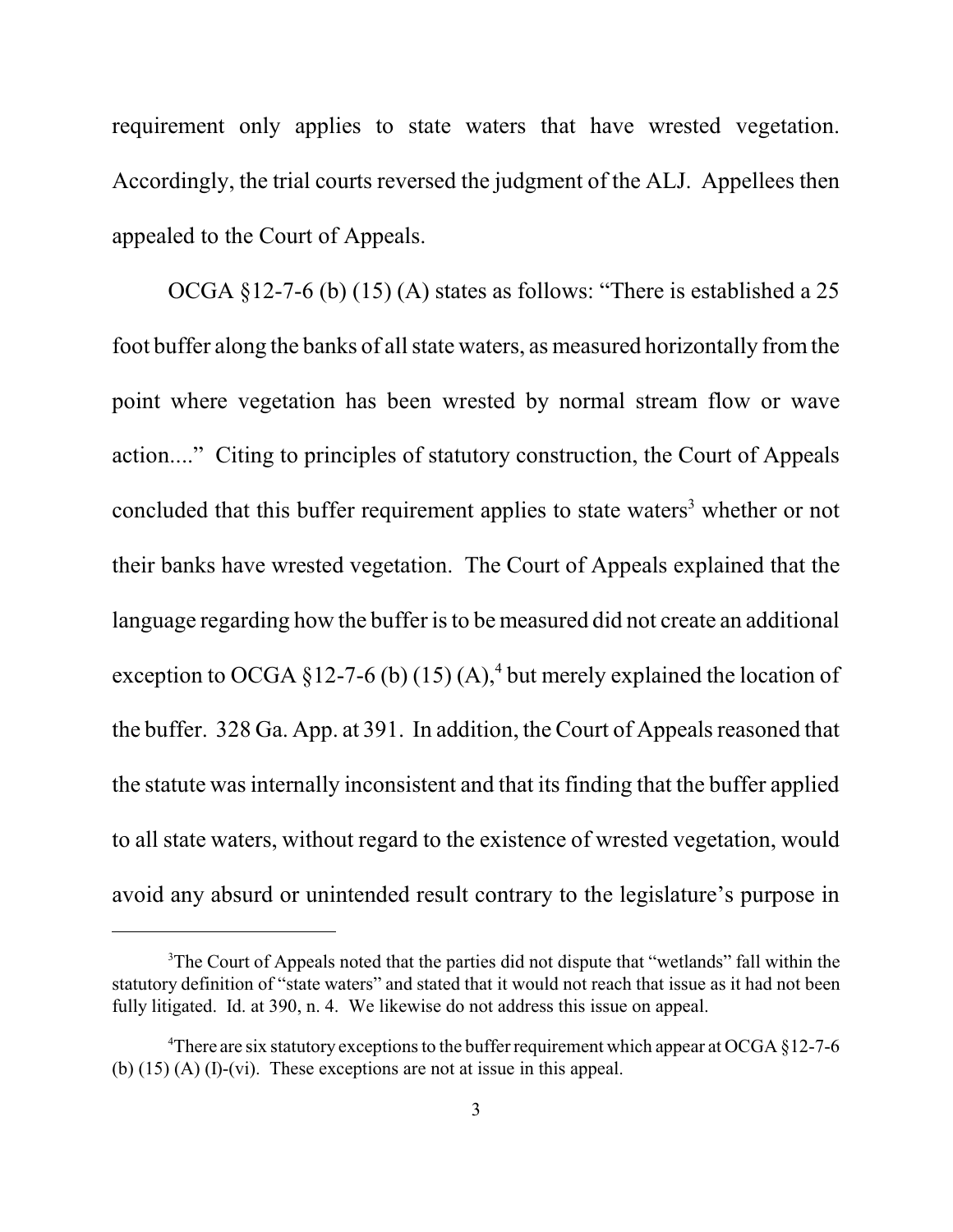enacting the legislation. Id. at 392. Based on this analysis, the Court of Appeals found the ALJ had not erred and reversed the decisions of the trial courts. We granted certiorari to determine whether the Court of Appeals erred in its construction of OCGA  $\S$ 12-7-6 (b) (15) (A). Because we find that it did err, its judgment is reversed.

The cardinal rule of statutory construction requires this Court to look diligently for the intention of the General Assembly (OCGA  $\S$  1–3–1), and the golden rule of statutory construction requires us to follow the literal language of the statute unless it produces contradiction, absurdity, or such an inconvenience as to insure that the legislature meant something else. Absent clear evidence that a contrary meaning was intended by the legislature, we assign words in a statute their ordinary, logical, and common meanings.

(Punctuation and citations omitted.) Judicial Council of Georgia v. Brown & Gallo, LLC, 288 Ga. 294, 296-297 (702 SE2d 894) (2010). Here, the Court of Appeals erred because the literal language of the statute does not require a buffer for state waters alongside banks without wrested vegetation. The language at issue states in pertinent part: "There is established a 25 foot buffer along the banks of all state waters, as measured horizontally from the point where vegetation has been wrested...." Had the legislature placed a period after the word "waters" rather than a comma and had gone no further, then there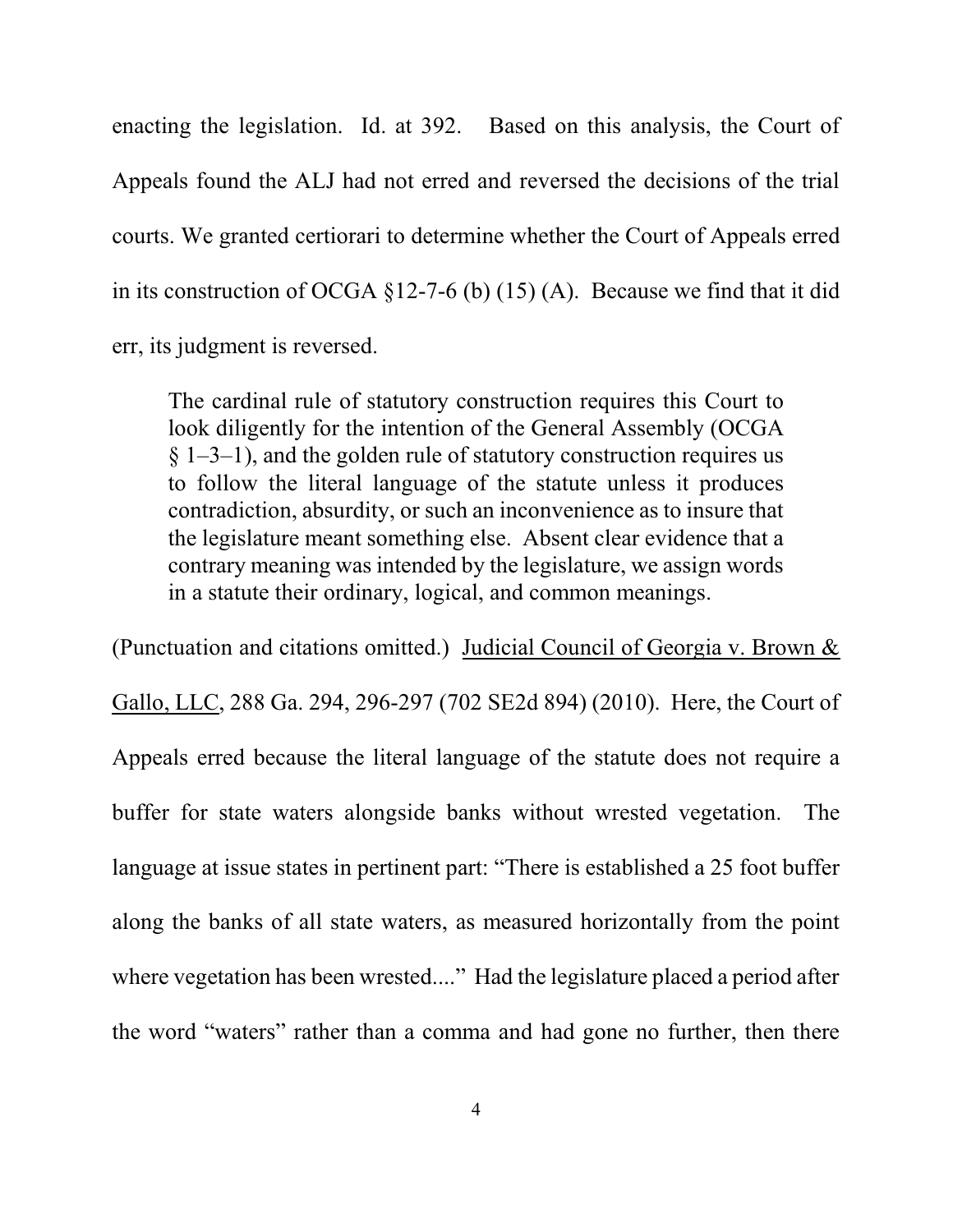would be no other conclusion but that buffers are established along the banks of all state waters, regardless of the existence of wrested vegetation. But that is not what the legislature did. By adding the phrase "as measured horizontally from the point where vegetation has been wrested," the General Assembly expressly defined how the buffer "is established." Since the legislature offered no other method for the buffer to be established but for measuring it horizontally from the point of wrested vegetation, the buffer necessarily cannot be applied to state waters that are adjacent to banks without wrested vegetation. No further interpretation or analysis is required.

Our plain reading of OCGA §12-7-6 (b) (15) (A) is in keeping with longstanding tenets of statutory construction: *"expressio unius est exclusio alterius* (expression of one thing implies exclusion of another) and *expressum facit cessare tacitum* (if some things are expressly mentioned, the inference is stronger that those not mentioned were intended to be excluded)...." See Hammock v. State, 277 Ga. 612 (3) (592 SE2d 415) (2004). The courts cannot construe OCGA  $\S 12$ -7-6 (b) (15) (A) to force an outcome that the legislature did not expressly authorize. "The doctrine of separation of powers is an immutable constitutional principle which must be strictly enforced. Under that doctrine,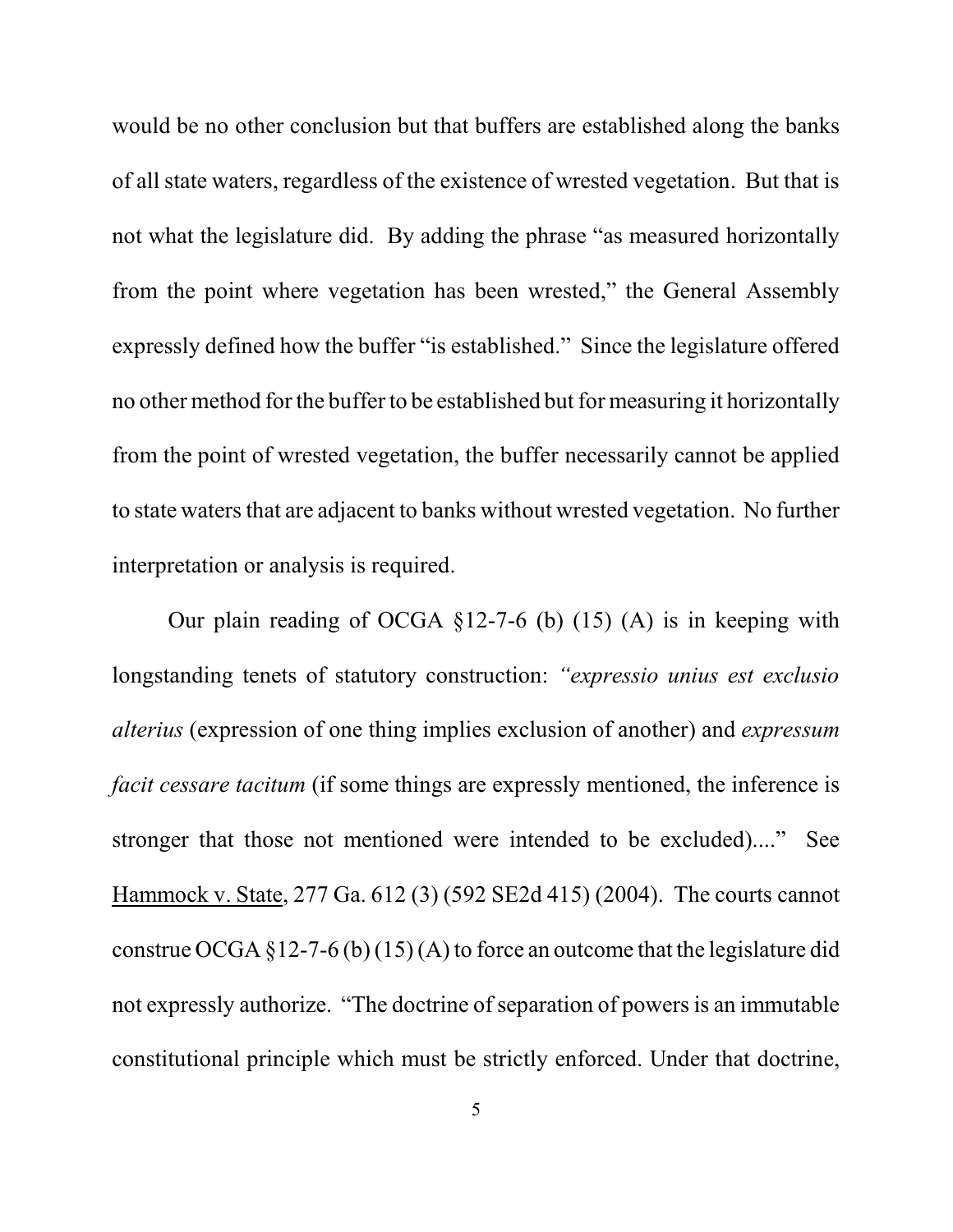statutory construction belongs to the courts, legislation to the legislature. We can not add a line to the law." (Punctuation and citation omitted.) Allen v. Wright, 282 Ga. 9 (1) (644 SE2d 814) (2007). OCGA §12-7-6 (b) (15) (A) simply does not provide for the establishment of a buffer for state waters that are adjacent to banks without wrested vegetation. 5 In order for the buffer requirement to apply to state waters alongside banks without wrested vegetation,

Secondly, the dissent fails to consider the fact that OCGA §12-7-6 (b) (15) (A) is not the only means by which the EPD protects state waters both with and without wrested vegetation. The establishment of buffers for state waters alongside banks with wrested vegetation is only *one* of many tools or "best management practices," available to accomplish the intent of the Erosion and Sedimentation Act as stated in OCGA § 12-7-2. See, e.g., OCGA §12-7-6 (a) (1); OCGA § 12-7-6 (b) (1)-(14). See also *Manual for Erosion and Sediment Control in Georgia*, Georgia Soil andWater Conservation Commission ( $6<sup>th</sup> Ed. 2014$ ) (manual is specifically referenced by OCGA § 12-7-6 (b)). There is no basis for the courts to extrapolate the application of OCGA §12-7-6 (b) (15) (A) beyond its literal terms based on an incorrect assumption that state waters without wrested vegetation are left without "some level of protection" from land-disturbing activities because the establishment of a buffer is not required under one subsection of the Act. Moreover, the courts are not equipped to decide what the "best management practices" are for wetlands, trout streams, or any other state waters.

<sup>&</sup>lt;sup>5</sup>The dissent suggests that it would be absurd to attribute to OCGA  $\S$  12-7-6 (b) (15) (A) its plain meaning because that would leave state waters with no vegetation along their banks unprotected. The dissent is wrong in two respects. First, it appears that the principal purpose of the buffer requirement is to protect state waters in a specific way– by protecting whatever natural vegetation grows alongside state waters. See OCGA § 12-7-3 (2) (defining "buffer" as "the area of land immediately adjacent to the banks of state waters in its *natural state of vegetation, which facilitates the protection of water quality and aquatic habitat*" (emphasis supplied)). See also OCGA § 12-7-6 (b) (15) (B) ("a buffer shall remain in its natural, undisturbed state of vegetation until all land-disturbing activities on the construction site are completed," and after "the final stabilization of the site is achieved, a buffer may be thinned or trimmed of vegetation as long as a protective vegetative cover remains to protect water quality and aquatic habitat and a natural canopy is left in sufficient quantity to keep shade on the stream bed"). Where there is no natural vegetation, there is nothing to preserve, and so the decision of the General Assembly to limit the buffer requirements to state waters with wrested vegetation is not absurd.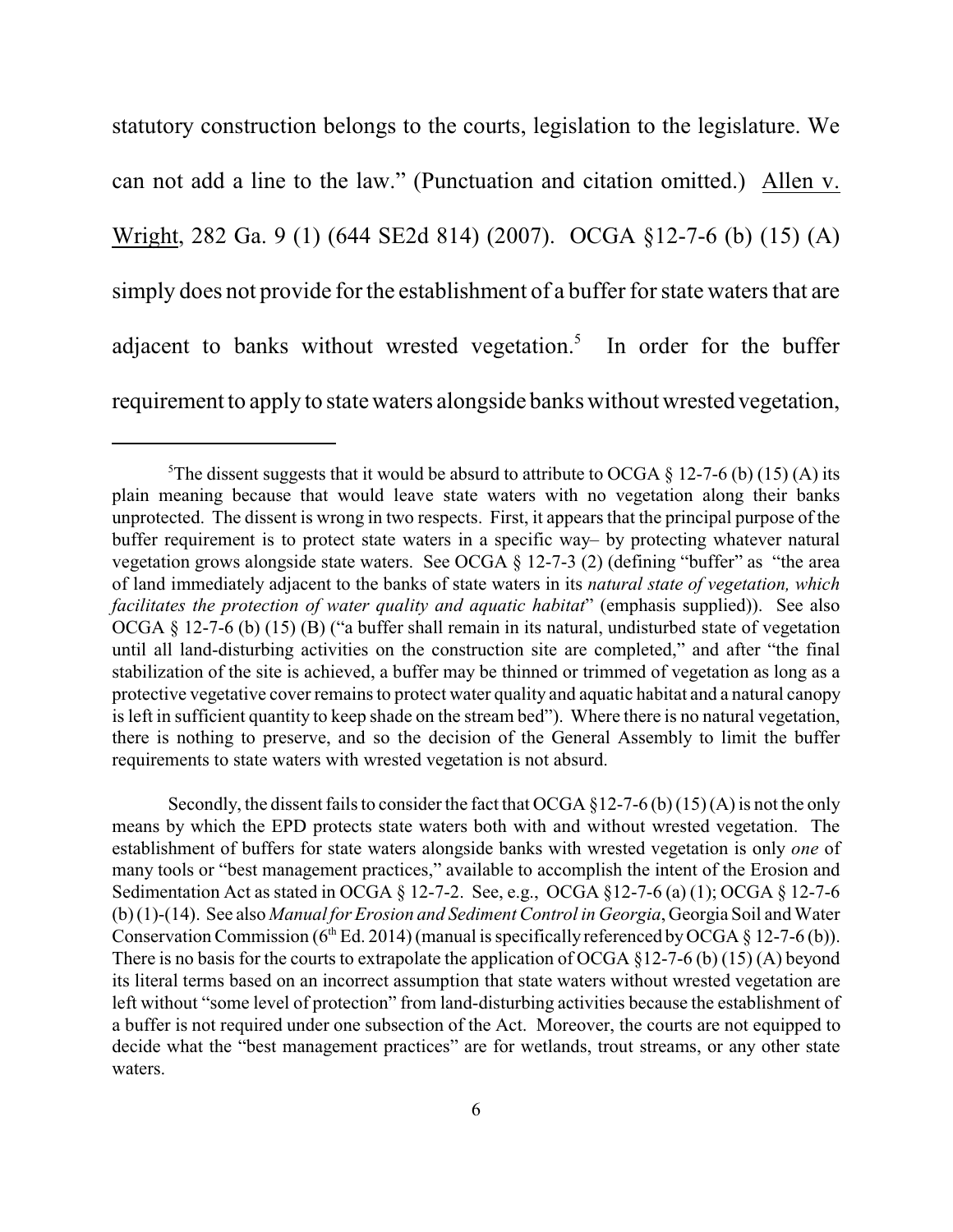the legislature would need to take action to amend the statute. Accordingly, the judgment of the Court of Appeals as regards its construction of the statute is reversed. 6

Judgment reversed. Thompson, C.J., Hines, P.J., Hunstein and Blackwell, JJ., and Chief Judge H. Gibbs Flanders concur. Melton, J., dissents. Nahmias, J., disqualified.

 $6$ Our review is limited to Division 3 of the Court of Appeals's decision. We express no opinion regarding the substantive decisions made in Division 2 of the Court of Appeals's decision.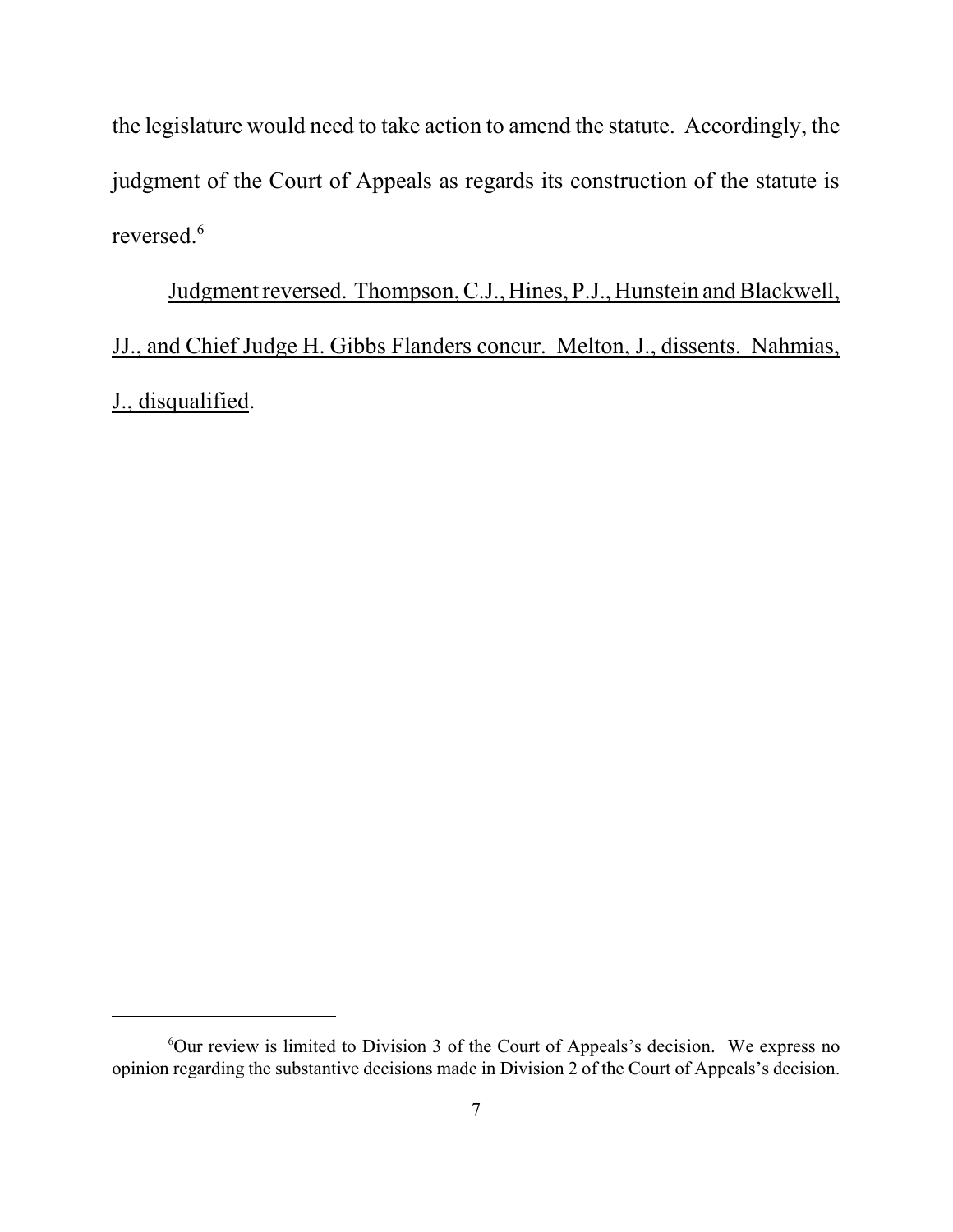## S14G1780. TURNER v. GEORGIA RIVER NETWORK et al. S14G1781. GRADY COUNTY BOARD OF COMMISSIONERS v. GEORGIA RIVER NETWORK et al.

## MELTON, Justice, dissenting.

As OCGA  $\S 12$ -7-6 (b) (15) (A) is currently written, there is no guidance as to the measurement of a buffer zone for state waters lacking wrested vegetation. This raises an ambiguity, and, in the presence of such an ambiguity, this Court must give strong deference to the interpretation of the statute made by the Director of the Environmental Protection Division (EPD) of the Georgia Department of Natural Resources. In this case, however, the EPD's interpretation that OCGA  $\S$  12-7-6 (b) (15) (A) requires no buffer at all for state waters without wrested vegetation is unreasonable, given the explicit purpose of the statute to lend some level of protection to *all* state waters. As a result, I must respectfully dissent.

The Erosion and Sedimentation Act of 1975 was intended to protect state waters and related wildlife and vegetation from the detrimental effects of sediment and erosion caused by land disturbing activities. OCGA § 12–7–2 plainly states: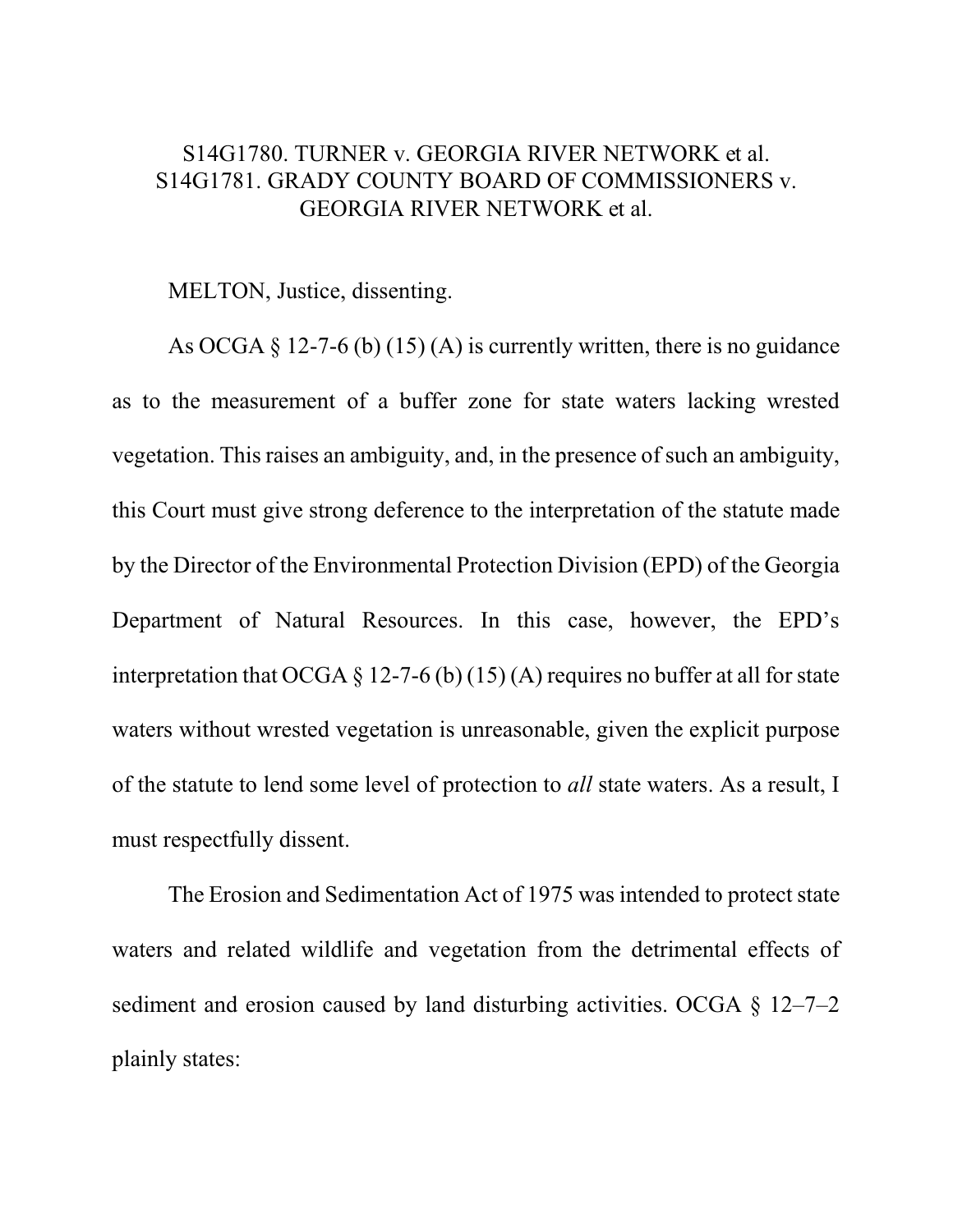It is found that soil erosion and sediment deposition onto lands and into waters within the watersheds of this state are occurring as a result of widespread failure to apply proper soil erosion and sedimentation control practices in land clearing, soil movement, and construction activities and that such erosion and sediment deposition result in pollution of state waters and damage to domestic, agricultural, recreational, fish and wildlife, and other resource uses. It is therefore declared to be the policy of this state and the intent of this chapter to strengthen and extend the present erosion and sediment control activities and programs of this state and to provide for the establishment and implementation of a state-wide comprehensive soil erosion and sediment control program to conserve and protect the land, water, air, and other resources of this state.

For this reason, the Legislature established buffer zones to protect state

waters from land disturbing activities in their proximity. OCGA § 12-7-3 (2) defines a "buffer" as "the area of land *immediately adjacent to the banks* of state waters in its natural state of vegetation, which facilitates the *protection of water quality and aquatic habitat*." 7 (Emphasis supplied.) The particular buffer at

<sup>7</sup> In footnote 5, the majority opinion argues that the statute is intended to protect the natural vegetation growing along state waters. It later states: "Where there is no natural vegetation, there is nothing to preserve, and so the decision of the General Assembly to limit the buffer requirements to state waters with wrested vegetation is not absurd." This argument is logically untenable, as it rests on the idea that there will be never be any natural vegetation along any state waters without wrested vegetation. The absence of wrested vegetation, or vegetation which has been pulled away from the banks by flowing water, does not mean that there is no natural vegetation left. To the contrary, where there is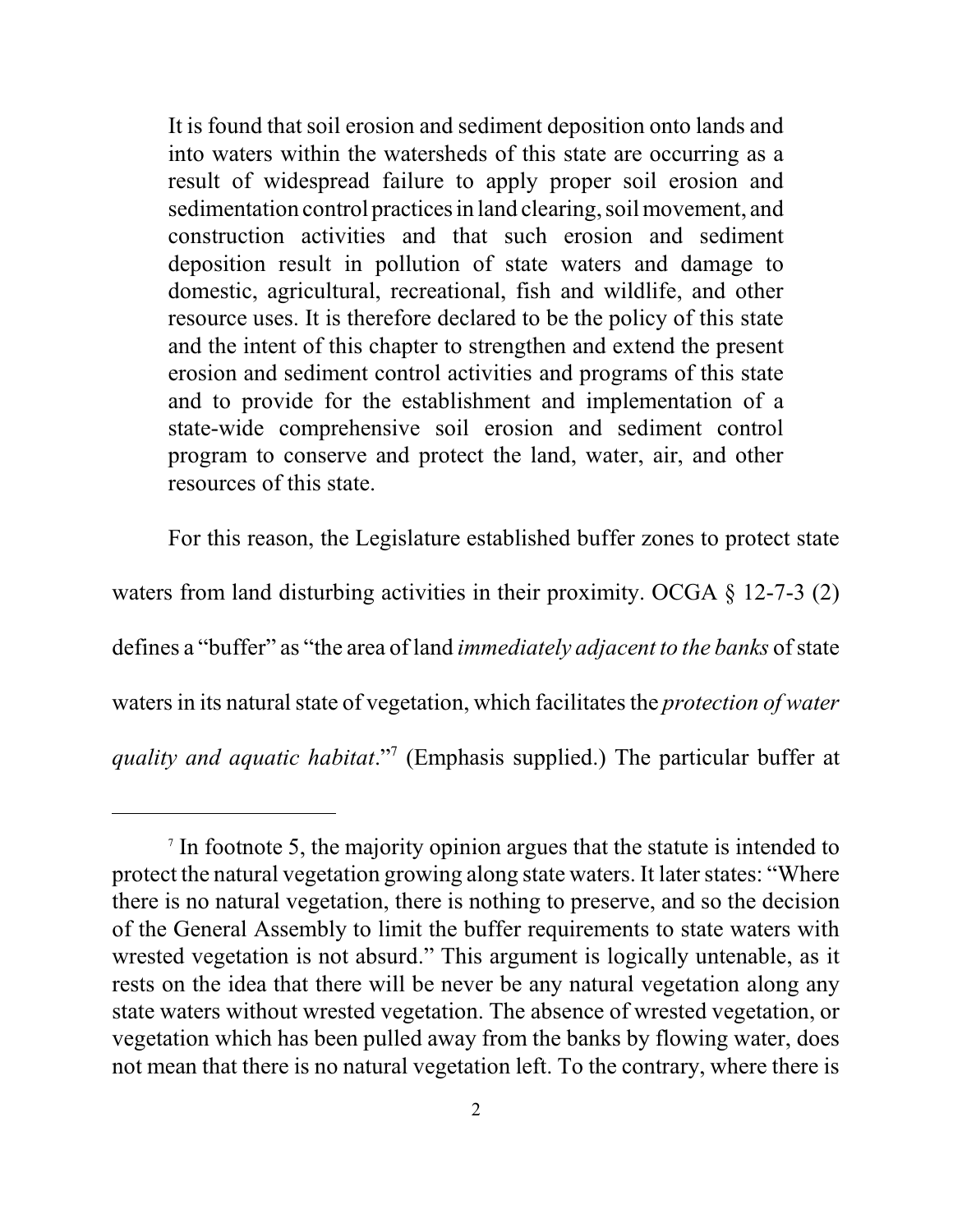issue in this matter is set forth in OCGA  $\S$  12-7-6 (b) (15) (A), which requires "a 25 foot buffer *along the banks of all state waters*, as measured horizontally from the point where vegetation has been wrested by normal stream flow or wave action." (Emphasis supplied.) The problem with this statute, however, is that it does not provide a measurement for a buffer zone along the banks of state waters without wrested vegetation. As a result, EPD is called upon to interpret the statute in a way to effectuate its underlying meaning and purpose in the context where no wrested vegetation exists.

In the presence of such an overt ambiguity, strong deference must be given to the interpretation of the statute given by the appropriate administrative agency. As set forth in Chevron U.S.A., Inc. v. Natural Resources Defense Council, Inc., 467 U.S. 837, 844 (II) (104 SCT 2778, 81 LE2d 694) (1984):

The power of an administrative agency to administer a congressionally created program necessarily requires the

no wresting action, the natural vegetation remains, likely growing from the water and up the banks. Even if the purpose of the statute is to protect the natural vegetation growing along state waters, the absence of wrested vegetation, which would suggest conditions appropriate for the continued presence of natural vegetation, would not be an appropriate reason to have no buffer at all. To the contrary, it would make it even more unreasonable to resort to an interpretation that provides no buffer to protect natural vegetation.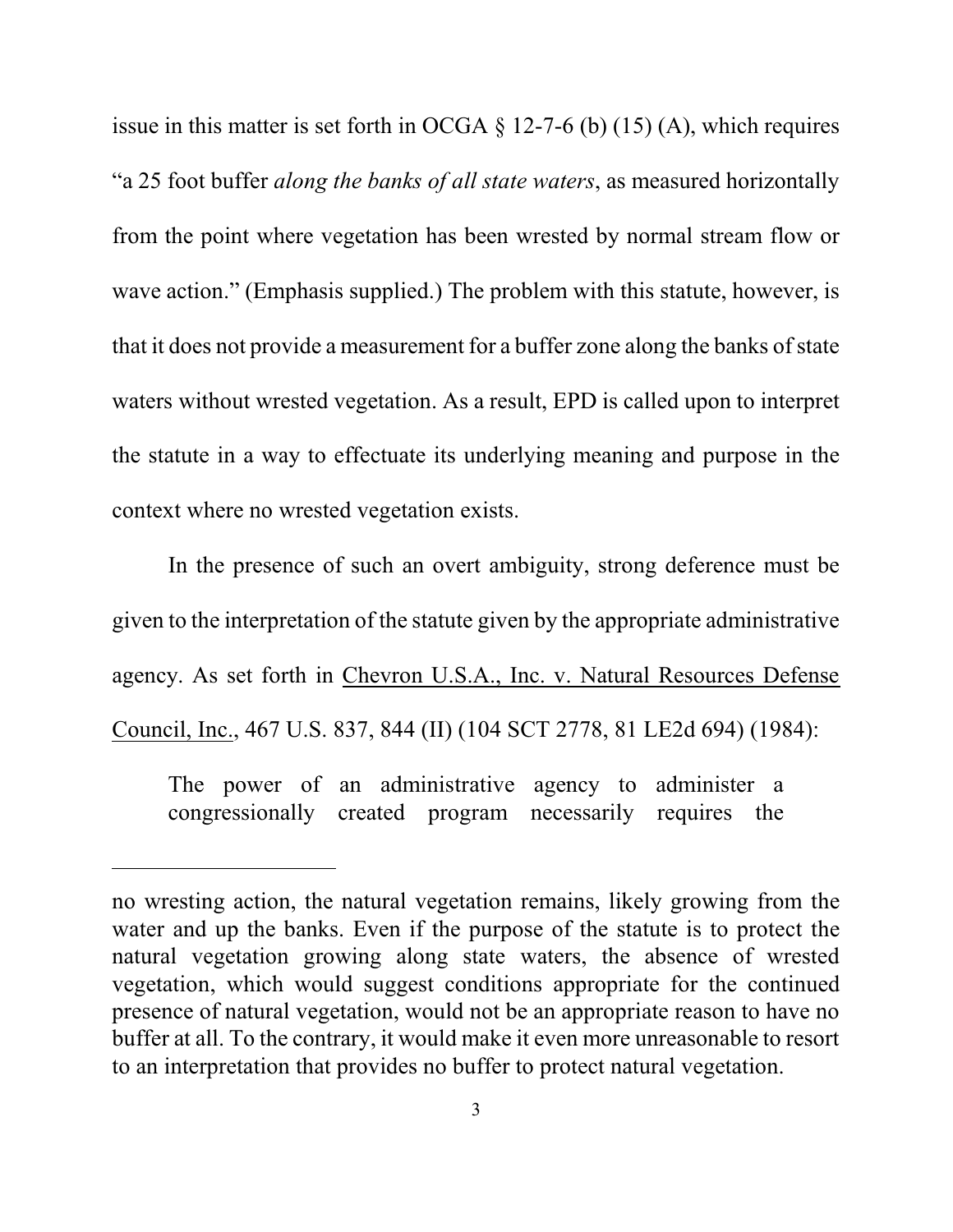formulation of policy and the making of rules to fill any gap left, implicitly or explicitly, by Congress. If Congress has explicitly left a gap for the agency to fill, there is an express delegation of authority to the agency to elucidate a specific provision of the statute by regulation. Such legislative regulations are given controlling weight unless they are arbitrary, capricious, or manifestly contrary to the statute. Sometimes the legislative delegation to an agency on a particular question is implicit rather than explicit. In such a case, a court may not substitute its own construction of a statutory provision for a reasonable interpretation made by the administrator of an agency.

(Citations and punctuation omitted.)

With this in mind, deference must be given to the determination by the Director of the EPD that state waters without wrested vegetation are entitled to no buffer at all. The required deference, however, is strong, but not absolute. Here, the EPD's extreme interpretation of OCGA  $\S$  12-7-6 (b) (15) (A) is unreasonable and manifestly contrary to the statute, which is intended to "protect[] water quality and aquatic habitat" of all state waters. Providing no buffer at all to state waters without sufficient wrested vegetation works to the detriment of the statutory purpose, and, as such, cannot be considered reasonable.

The arbitrariness of the EPD's interpretation becomes even more evident when one considers OCGA  $\S$  12-7-6 (b) (16), which provides, in part: "[t]here